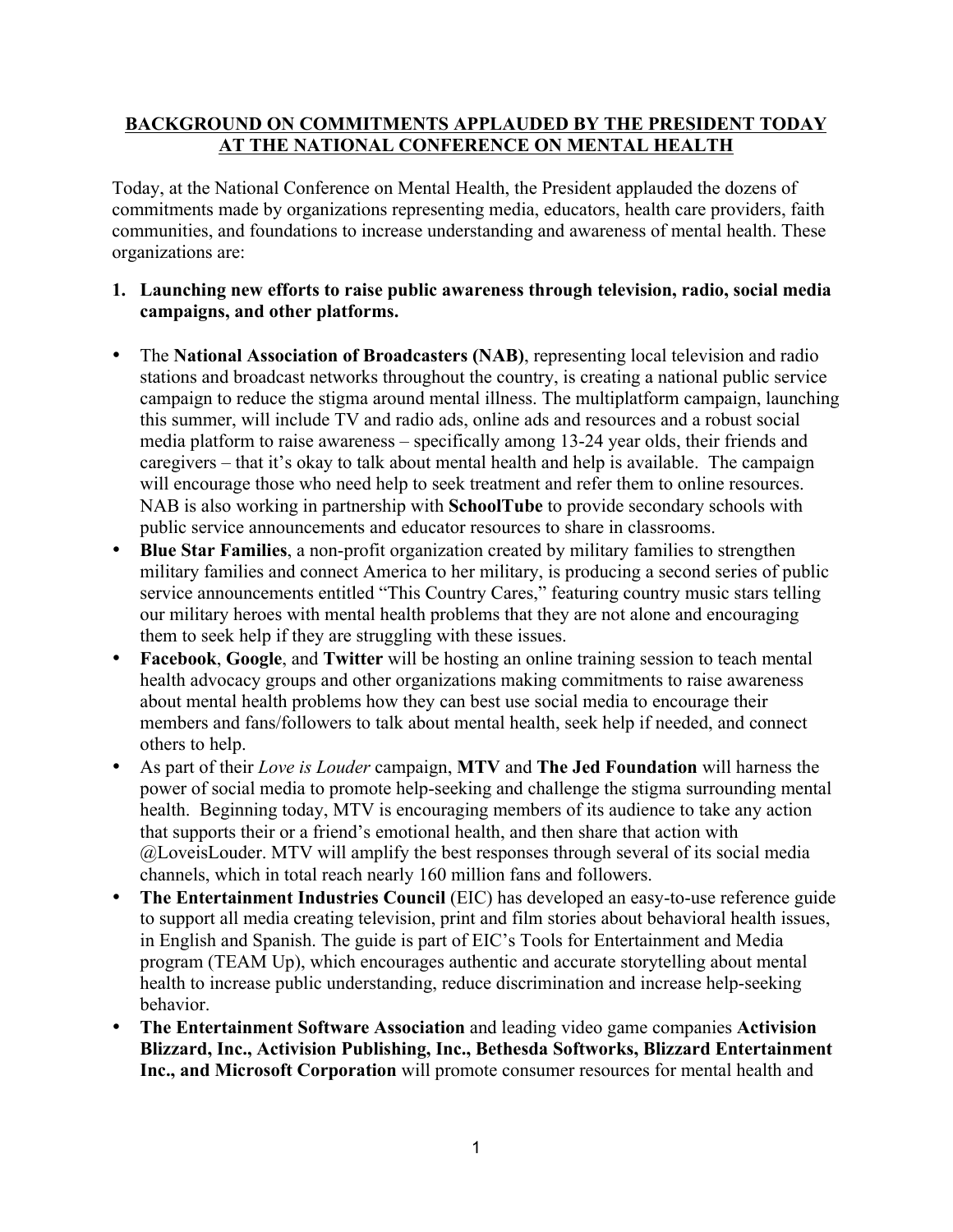wellness information through their consumer web sites and online communities, which reach tens of millions of people every month.

• **Microsoft Corporation** highlighted mental health throughout the month of May on MSN Causes and achieved over 5 million page views.

#### **2. Teaching students about mental health and helping adults who work with youth recognize early signs of mental health problems and refer kids to treatment.**

- **The National Association of Secondary School Principals** has called on its 25,000 members, middle and high school principals and assistant principals from across the country, to hold an assembly on mental health awareness by the end of 2013. To help principals plan effective assemblies, the **School Social Work Association of America**, **American School Counselor Association**, and the **National Association of School Psychologists** have teamed up to develop online resources, including discussion topics and activities related to mental health awareness.
- **The National Association of Elementary School Principals** is working directly with its membership – 20,000 prekindergarten, elementary, and middle school principals – to organize a variety of school-based, age-appropriate activities that raise awareness of common mental health issues.
- **The National Parent Teacher Association** is partnering with the **National Association of School Psychologists** to host a webinar for their members regarding mental health awareness. Topics will include how parents can talk to their children about mental health in an age-appropriate manner and start a dialogue on mental health in their children's schools or in PTA meetings.
- **The National Association of School Nurses**, which represents almost 16,000 nurses serving in schools nationwide, is developing a new online continuing education program on behavioral health for school nurses and sending its members an evidence-based checklist of steps to identify early signs of mental health problems and refer students and their families to treatment if needed.
- **Skype in the classroom**, a free global community for educators, will help raise awareness around mental health issues by inviting expert guest speakers to deliver Skype lessons about mental health to classrooms in all 50 states. These lessons will reassure students that it's okay to talk about mental health and inform them of the help they can access. Skype in the classroom will also facilitate classroom-to-classroom discussions about mental health.
- **The National Education Association** and the **American Federation of Teachers** will disseminate new information to their members on mental health and how it impacts educators and the students they work with.
- **YMCA of the USA** and the **American Psychological Association** will work together to develop educational tools and resources to help 18,000 full-time Y staff, as well as 49,000 summer employees who work with youth, to identify the signs of depression and other mental health problems in youth and refer them to appropriate resources. Each year, YMCAs serve about 9 million kids through programs like childcare, afterschool, summer camps, and more. This initiative will be launched in time for the summer camp season and, after the summer launch, materials will be promoted and made available to YMCA afterschool programs.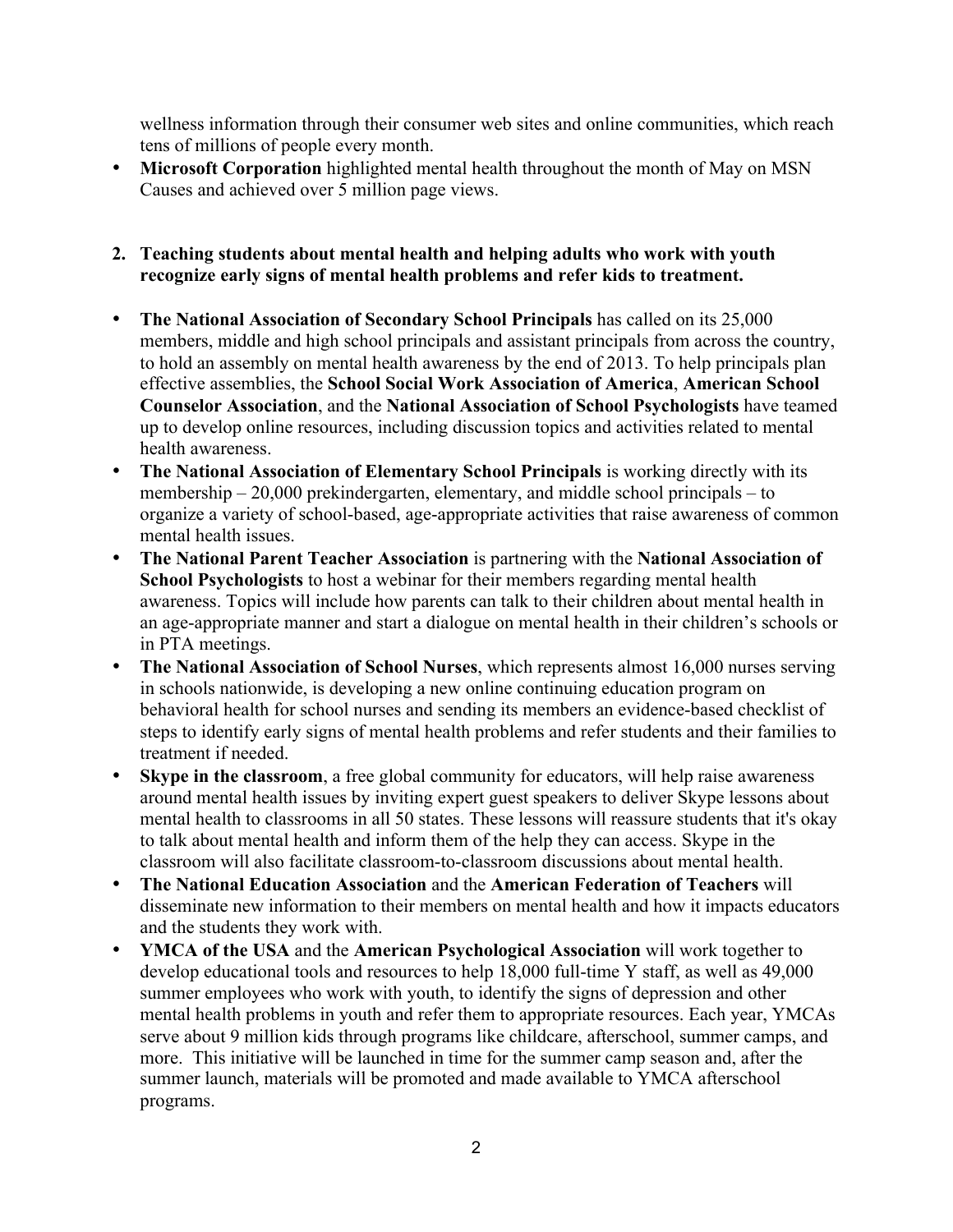- **Boys and Girls Clubs of America** (BGCA), which serves nearly four million youth every year, has created and distributed more educational materials on mental health to its Clubs' staff and called on its 4,000 Clubs to organize an activity focused on mental health awareness during the month of May. BGCA also offered sessions on mental health at its national conference in May, which had approximately 2,500 attendees including Club staff and board members.
- **Big Brothers Big Sisters of America**, which annually serves 200,000 children and families, will be having a session at their National Conference in Denver this June about the role high quality mentoring by their Big Brothers and Big Sisters can play in children's emotional well-being.
- **The American Council on Education, the American Psychological Association**, and **NASPA - Student Affairs Administrators in Higher Education** have formed a partnership to produce a new report that will review current trends in student mental health and highlight promising practices that contribute to student well-being. The publication will be widely disseminated to leaders of the nation's postsecondary institutions and practitioners addressing campus mental health and will serve as a foundation for presentations at higher educationfocused conferences.
- This fall, the **National Panhellenic Conference** (NPC) and **North-American Interfraternity Conference** (NIC), which represent over 600,000 current college and university students, are organizing presentations on mental health on all 800 campuses where they have a presence. NPC and NIC are also calling for their members to hold a session on mental health during upcoming national conventions and regional meetings.

## **3. Giving health care providers the tools they need to screen for mental health problems and encouraging them to lead efforts to raise awareness in their communities.**

- In a new effort, the **American Medical Association** (AMA) and the **American Psychiatric Association** (APA) are partnering to disseminate educational materials developed by the APA to help physicians in all specialties better integrate mental health screenings into their practices, reduce misperceptions of mental illness, and direct patients to additional mental health services when needed. The AMA and APA will use their electronic newsletters and social media outlets and work with state medical associations and national specialty societies to ensure that physicians across the country receive these materials.
- The **National Association of Pediatric Nurse Practitioners**, which represents over 7,500 advanced practice professionals, is developing and disseminating online resources to help its members organize community-based conversations and activities focused on child mental health awareness and treatment.
- The **American Academy of Pediatrics** (AAP), which represents 60,000 pediatricians across the country, is adding new resources to its mental health website and aggregating comprehensive information on children's mental health for parents and pediatricians**.**
- Today, the **American Hospital Association** (AHA) is sending an advisory to its members almost 5,000 hospitals, health care systems, and other health care organizations, and 43,000 individuals across the country – calling on them to raise awareness of mental health in their communities. The AHA is also disseminating information to its members on creative steps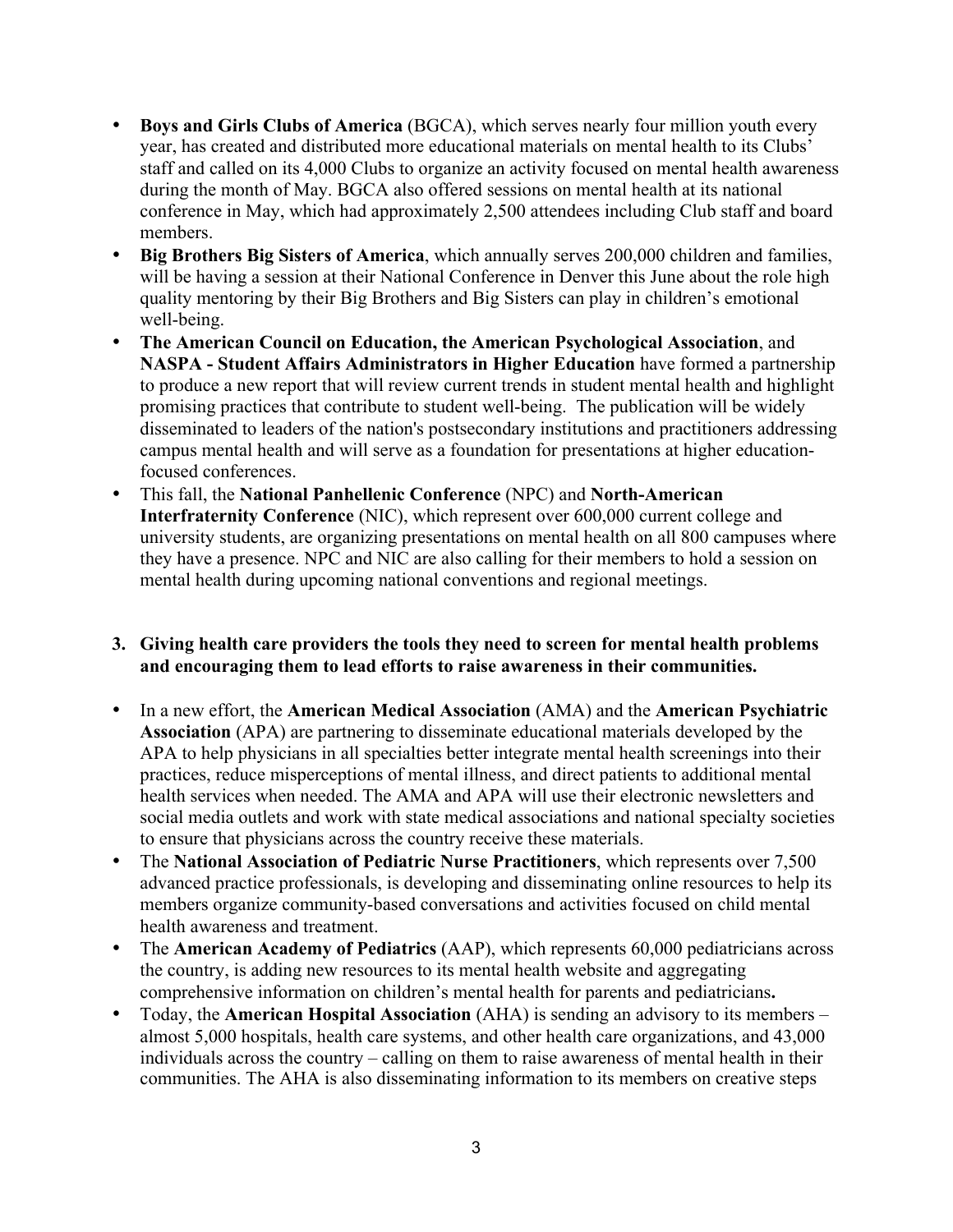some hospitals are taking to increase awareness and improve access to mental health services.

- The **Children's Hospital Association**, in collaboration with its 225 member hospitals, is committed to taking steps to promote children's access to age-appropriate mental health services through efforts such as training non-mental health professionals on recognizing and responding to early warning signs of mental illness and increasing the utilization of mental health screening tools for primary care visits and in the emergency department.
- The **National Association of Public Hospitals and Health Systems** (NAPH) is developing and disseminating to its members materials that encourage them to promote access to mental health services and to work in their hospital systems to decrease misconceptions about mental illness. Additionally, NAPH is working with its members to host a series of roundtables to engage communities across the country in conversations about mental health.
- The **Federation of American Hospitals**, which represents investor-owned community hospitals and health systems throughout the United States, will be convening a meeting with its member companies to discuss the role of hospitals in early detection and treatment of mental illness and encouraging its member companies to host local conversations in their communities.
- The **National Association of Psychiatric Health Systems** has called on all of its members to organize and lead meetings in their communities to increase understanding about mental illnesses and to identify and better meet community needs for mental health and substance use services.
- The **Association of American Medical Colleges** (AAMC), together with the **American Psychological Association**, calls for their members and other health educators to submit educational materials aimed at preparing future health professionals to provide comprehensive, integrated mental health care. Materials will be freely accessible to the general public through AAMC's new MedEdPORTAL iCollaborative Mental Health webpage.
- **4. Convening experts, as well as philanthropic and civic leaders, to identify innovative ways to reduce negative attitudes and perceptions about mental illness and improve access to treatment at the local level.**
- Civic leaders across the country are joining with philanthropic partners to host community conversations moderated by trained, neutral facilitators to discuss how to raise awareness of mental health and make sure others in their communities get the help they need. The first community conversations will take place in **Sacramento, Birmingham, Albuquerque, Kansas City, and Washington, D.C**. To help raise the profile of these conversations, the **National Football League** will send former players trained in responding to mental health issues to participate.
- **Give an Hour** will lead a collaborative initiative with **America's Promise Alliance**, the **Aspen Institute**, the **Case Foundation** and the **Clinton Global Initiative** to identify successful community-based models of prevention and intervention that have been shown to improve mental health and psychological well-being, and develop a comprehensive strategy for broader adoption of these effective models. They will start by convening veterans and their families, as well as traditional veterans service organizations and other groups that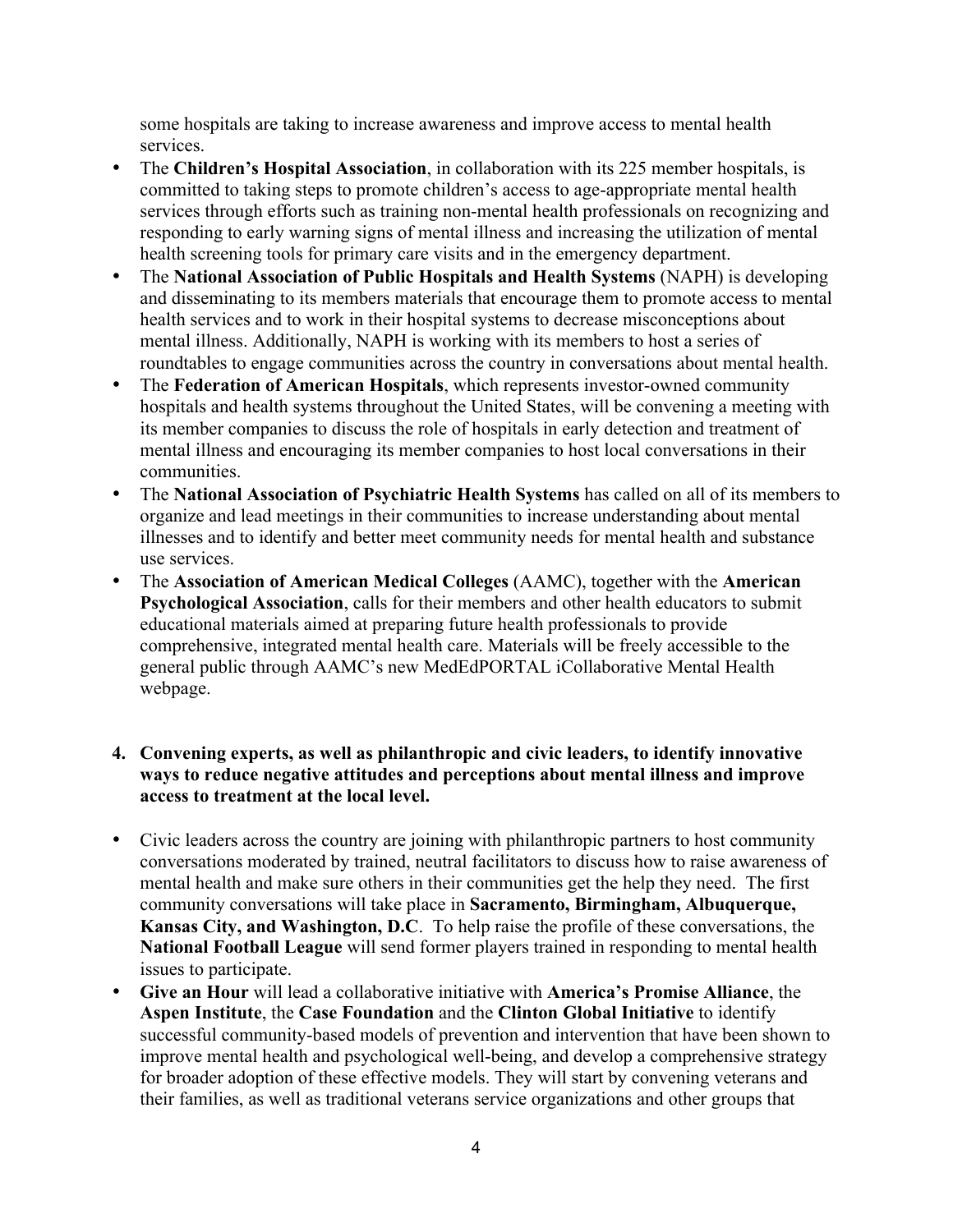provide mental health services to this population, to discuss the best practices for reaching out to veterans and their families about mental health.

#### **5. Launching new conversations in our houses of worship and other faith-based institutions to help people recognize mental health problems and access the treatment they need.**

Faith groups from across the country have committed to launch new conversations on mental health by taking steps such as:

- Including a message about mental health in a worship service or other event, and providing congregants with bulletin inserts on mental health issues.
- Developing and disseminating toolkits with resources such as discussion starters to help members continue the conversation about mental health outside of worship services.
- Organizing a session on mental health awareness at an upcoming national conference.

Denominations and faith groups that are pledging to raise awareness of mental health as part of a national dialogue include: **African Methodist Episcopal Church Connectional Health Commission; American Association of Pastoral Counselors; American Muslim Health Professionals; Catholic Charities USA; Church of God in Christ; Evangelical Lutheran Church in America; Interfaith Network on Mental Illness; Islamic Relief USA; Lutheran Services in America; National Baptist Convention, USA, Incorporated; National Episcopal Health Ministries; Pathways to Promise; The Potter's House; Progressive National Baptist Convention; The Religious Action Center of Reform Judaism; The Samaritan Institute; Seventh-Day Adventist Church – North American Division; Sikh Council on Religion and Education; United Church of Christ; United Methodist Church; United States Conference of Catholic Bishops.**

*\*\*\*\*Visit mentalhealth.gov for a full list of participating organizations.\*\*\*\**

## **BACKGROUND ON MENTALHEALTH.GOV**

Mentalhealth.gov is a new website providing consumer-friendly content such as:

- Basics on mental health and how it is important for overall health and wellness.
- Myths and facts regarding who struggles with mental health problems and whether treatment can help.
- Descriptions of the major categories of mental health problems and signs you or someone you know may be struggling with these issues.
- Information about how people with mental health problems can build a support system, participate in the decision making regarding their treatment, and develop a recovery plan.
- Tips to help parents and caregivers, friends, and educators talk to an individual showing signs of a mental health problem and connect him or her to help.
- Resources for individuals or groups that want to organize a conversation about mental health in their community. This page includes a list of non-government mental health